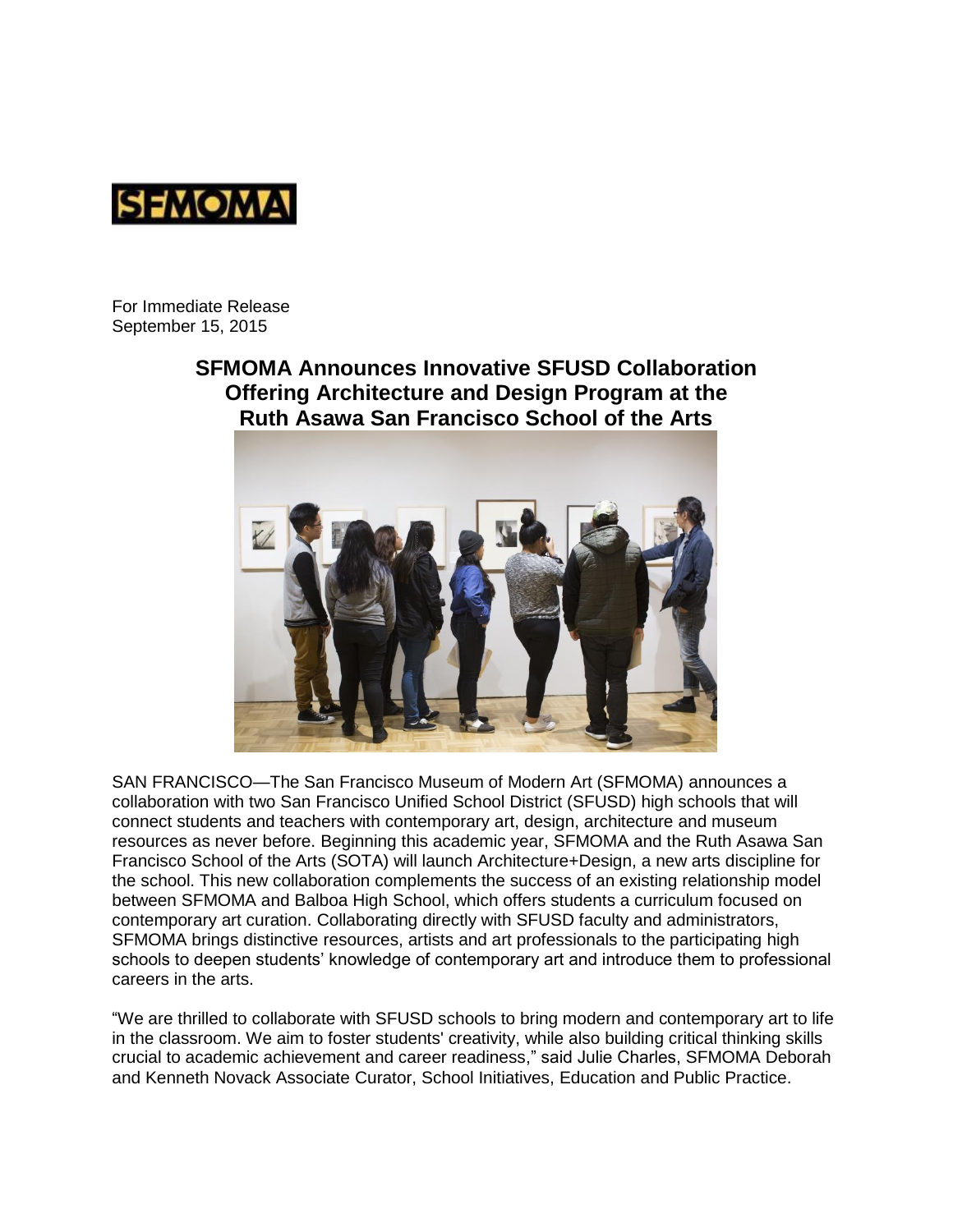# **New Architecture+Design Program at SOTA**

Working with SOTA, SFMOMA has co-founded and guided the school's first architecture and design program, Architecture+Design. Starting with an inaugural class of 15 freshman, the program will span the four-year academic career of the students, who will be admitted by application only, and will incorporate the history and theory of architecture and design in multiple fields, including landscape, interior, industrial, product and graphic design. With students working in the studio for 15 hours each week, the first year of the program focuses on teaching students fundamental design techniques, and exploring the design process from initial observations and analysis to prototyping.

"Our exciting relationship with SFMOMA will give students the opportunity to gain an experience well beyond the classroom and develop a more than basic understanding and passion for all the arts through their involvement with SFMOMA," said Monica Tiulescu, art director of Architecture+Design at SOTA. Tiulescu holds degrees in architecture and has previously taught undergraduate and graduate design and theory courses.

In addition to gaining unique access to museum resources, students will meet and work with artists, architects, designers and curators in the field through this collaboration. "SFMOMA was open and enthusiastic about this project from the beginning and as a result Asawa SOTA and SFMOMA have put together an educational experience unlike anything I have seen in public education," said Brian Kohn, principal, SOTA.

"The launch of the Architecture+Design Program at the Ruth Asawa School of the Arts represents a great new opportunity for San Francisco students who want to study art and design," said SFUSD board member Rachel Norton. "It's also a great example of the school district's Arts Education Master Plan in action—expanding our productive partnership with SFMOMA and connecting artists and other arts professionals directly with San Francisco public school students."

# **Contemporary Art Curation Program at Balboa High School**

Currently in its third academic year, SFMOMA's relationship with Balboa High School enhances the Creative Arts for Social Transformation (CAST) pathway for juniors and seniors. This year, the collaboration between SFMOMA and the CAST pathway is launching a new interdisciplinary focus on contemporary art curation, which encourages students to think critically about art, media and cultural institutions. Through this unique pairing, students gain access to contemporary artists who engage with students through talks and projects at the school; artists such as Nicole Miller and Amy Franceschini are previous participants. Students who select this pathway at Balboa High School develop their own curatorial project which is presented at the culmination of the two-year program at a student-curated media festival. This program serves between 130 and 150 students each year.

"Access to incredible, thought provoking artwork gives life to the analytical frameworks that unify all the CAST classes," said Conrad Benedicto, Balboa High School social studies teacher for CAST pathway seniors. "The collaborative nature of our partnership with SFMOMA has resulted in a very rich conversation about how to use art as a unifying theme, and powerful learning experiences for our students."

SFMOMA's school engagements offer students intimate access to SFMOMA's collections on view in On the Go exhibitions throughout Bay Area during the museum's closure for expansion,